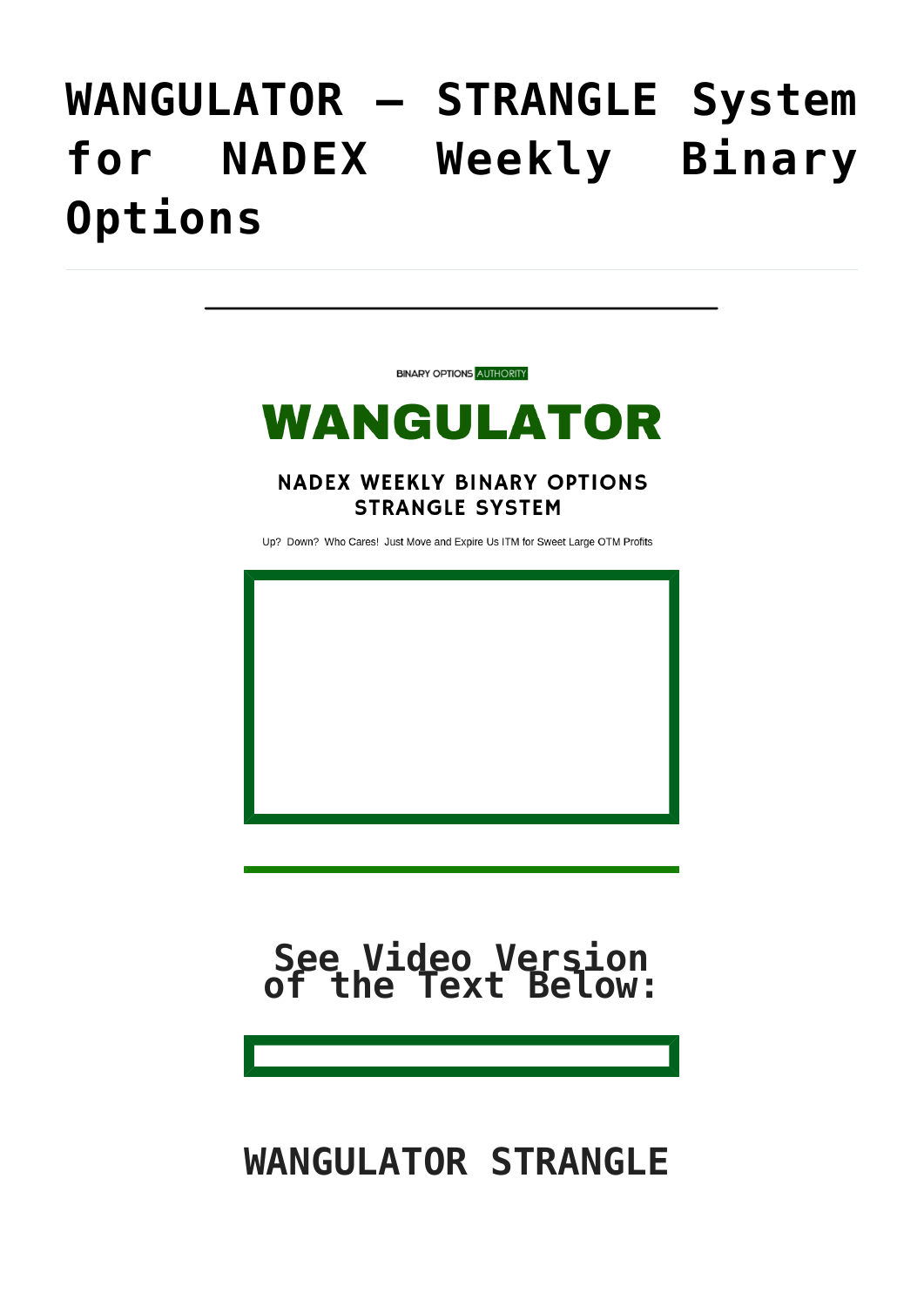# **System for NADEX Weekly Binary Options.**

What's a strangle? It's an option strategy where we play both sides in the market at the same time. This means we don't have to pick a direction. When the underlying asset (futures, stocks, Forex…) makes a move that goes a decent distance, one side's profit becomes greater than the cost of the losing side trade, and then you make profit.

And with strangles we use different strikes. The other type of non directional options trade that is popular is the straddle; but that puts both positions on the same strike. That doesn't make sense with a binary option at NADEX but you could do that, sort of, with spreads or knockouts at NADEX.

With NADEX we have new opportunities to play strangles. We can use options strangles with binary options. We can use spreads strangles where the we enter near the edge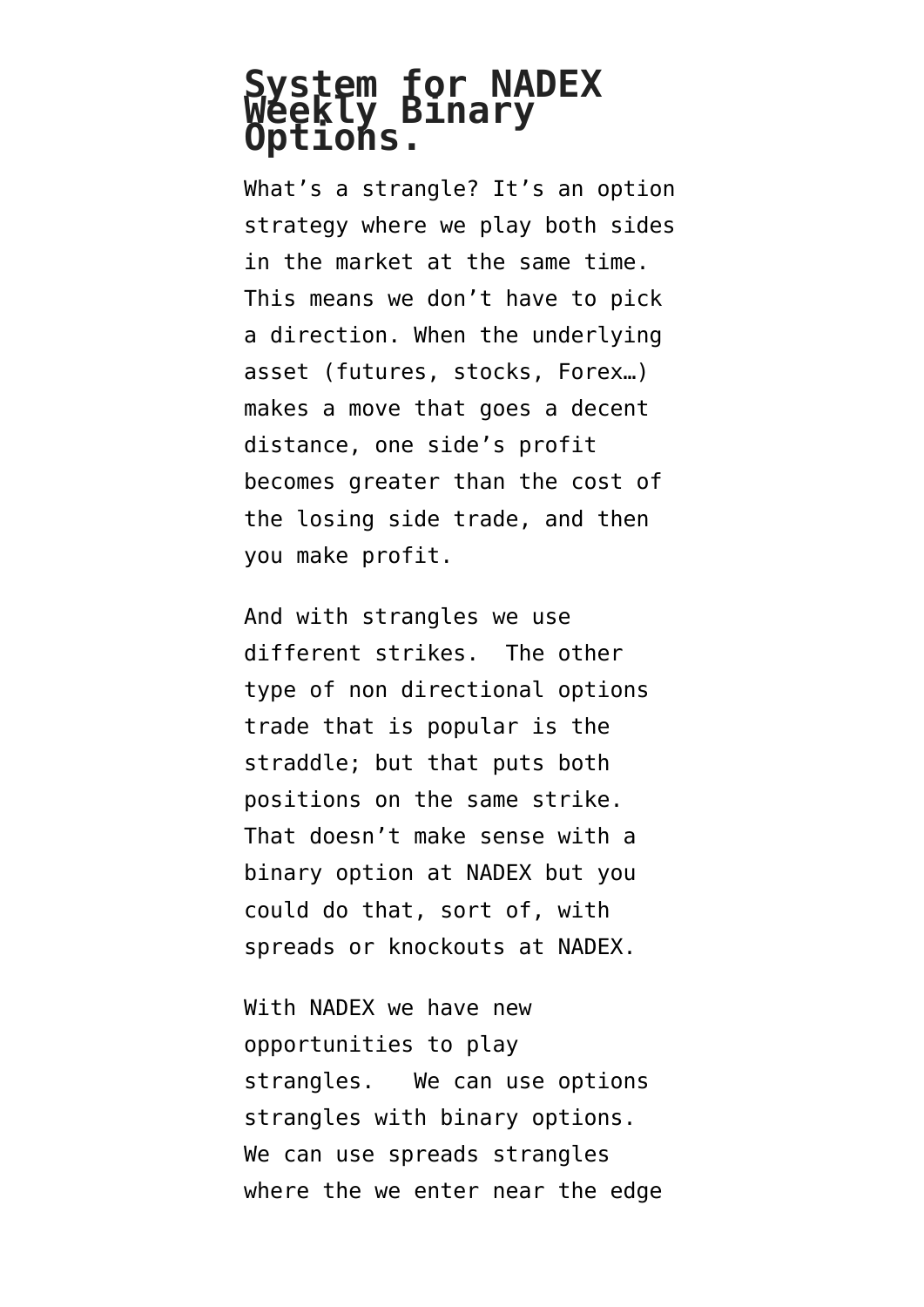of the spread or even somewhat out of the the range of the spread going one way and then then going the other way.

And when you play binary options with a strangle, you can do some great things when you know how to line up the strike in the strangle correctly. Fortunately we make things really simple, cave man simple in WANGULATOR – you'll see. And simple is POWERFUL when it comes to trading!

Fortunately the way NADEX binary options work, and vanilla options for that matter, but especially NADEX , is that binary options only need to clear a certain amount of points to expire in the money. And in the money equals pay day! We don't have to travel the whole distance of the range of strikes on the binary options chains in order to make the big profit. All we need to do is get in the money.

So therefore, we can take an out of the money position and ride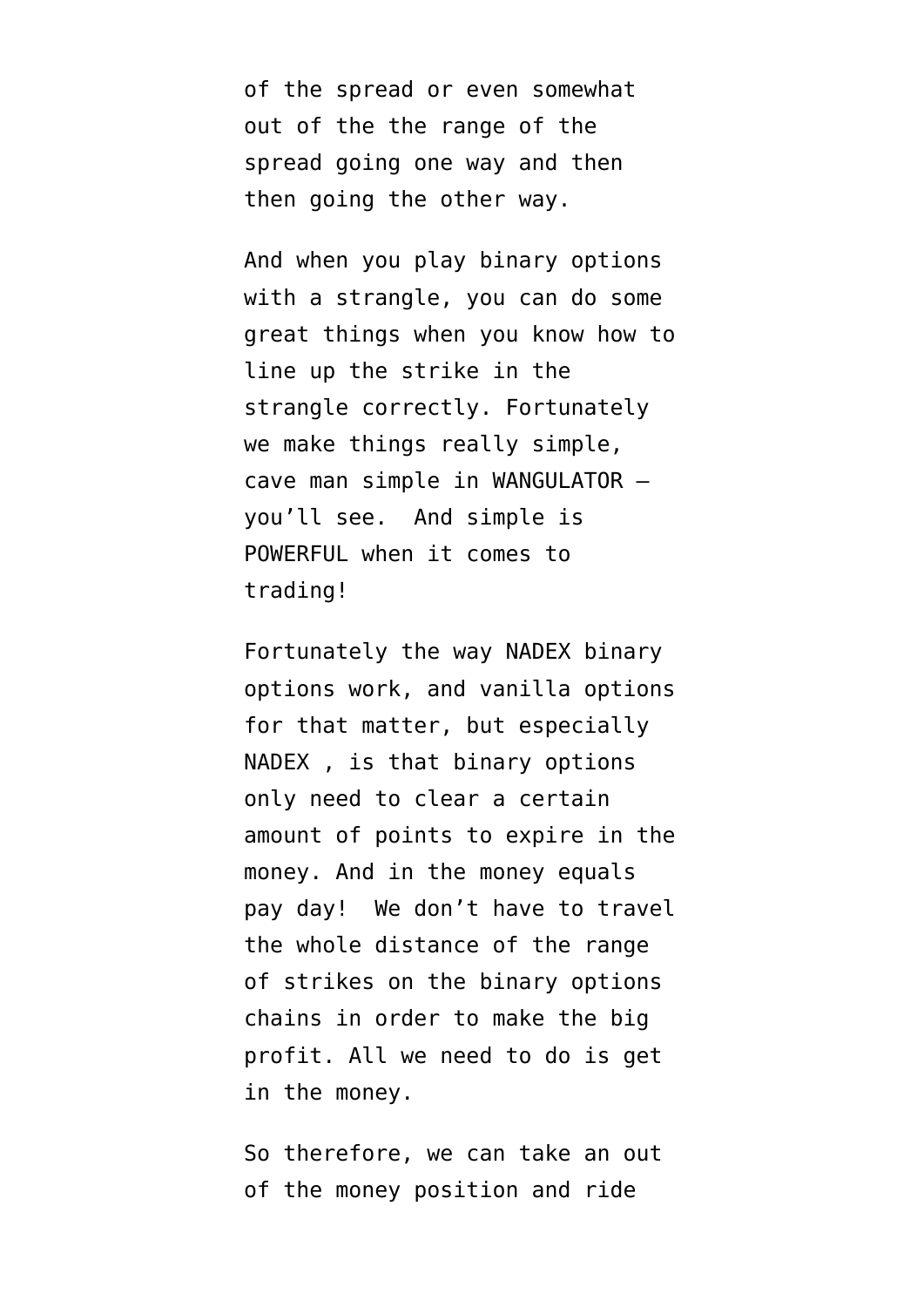that position just enough to expire in the money and get the full profit. Then that full profit of 100 would more than cover the loss of the opposite side of the trade, providing us with a juicy profit all without having to pick the direction of the markets. This is why binary options can be fantastic and that helps us with our trading math.

So what does that mean for you? This means that you don't have to pick a direction anymore. All you need to do is put on this trade and let the market do its thing. And you let the system math with the tendencies in the weekly price action do the work for you and you look to just collect profit and stack those profits over time.

And you make money by making more money on your winning trades then what you lose on your losing trades. And the key is matching these strangle trades, these WANGULATOR trades, to a system that provides the key, exact, crystal clear place of entry.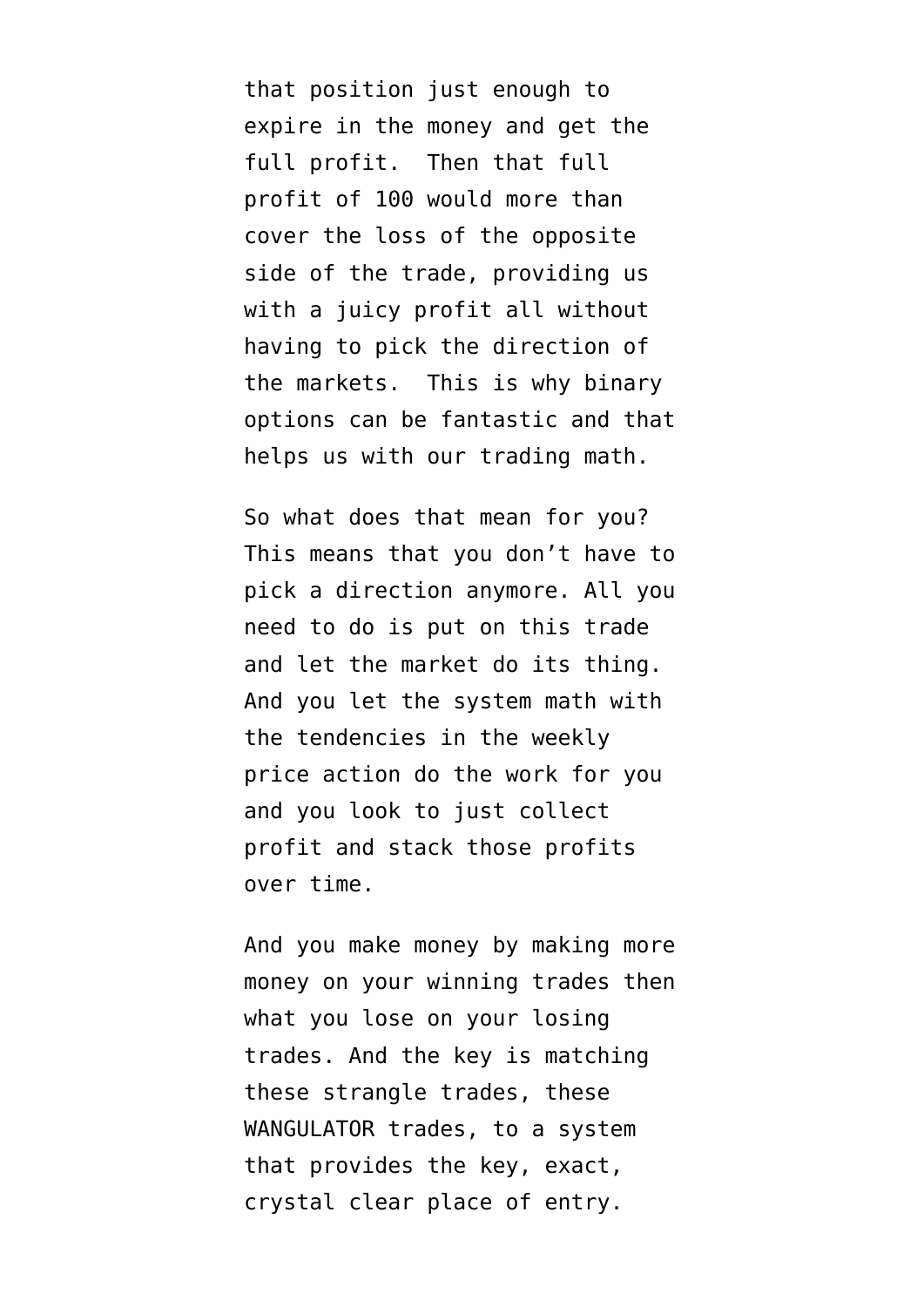When you do that you have a trading business. When you have a solid dependable type of system to trade over and over then you have a business that you can take up to astronomical proportions.

It's pretty simple. Most great trading systems are simple. The key is to be able to simply execute in the marketplace without getting sucked into the marketplace which is an art and a skill of its own. This is also why we opened up our new [binary](https://binaryoptionsauthority.com/binary-options-authority-mastery-trading-coaching-programs/) [options master's program](https://binaryoptionsauthority.com/binary-options-authority-mastery-trading-coaching-programs/) that teaches you all these little details tricks and inner game things. I would join that if I were you.

So we'd like to put on this strangle trade once a week and that's that. We use weekly options. We let the system do its thing and we let the math give us profits over time that we can compound. We don't have to pick a direction.

You just simply execute the system and you have a real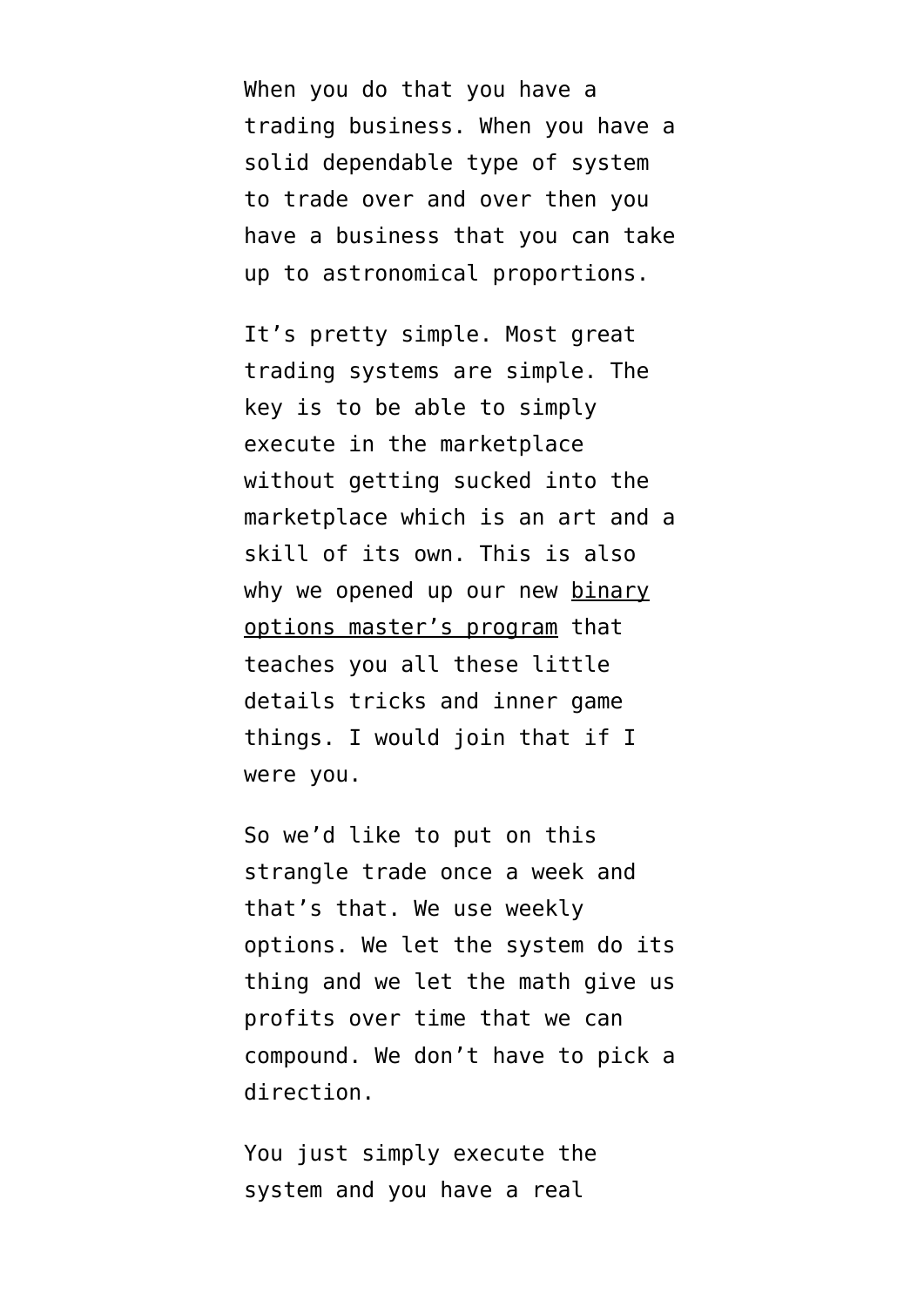bonafide trading business that you can do for a few minutes once a week and you we don't even have to watch the markets.

Now that is a valuable business! What kind of business can you do a few minutes a week and that's it? Not many! So therefore I would look into putting WANGULATOR NADEX Weekly Binary Options STRANGLE System to work for yourself. Start on a demo or start with 1 contract. See for yourself!

With this weekly binary options strangle system: up or down in the markets? Who cares!

We just want the markets to move and expire us in the money for sweet large out-of-the-money profit!

What's a strangle? It's alright now; it's not some scary thing although it sounds scary it's just an option strategy position we get from the world of [Vanilla](http://optionstradingauthority.com) [Options.](http://optionstradingauthority.com) And maybe back in the day terms such as "strangle" was not as dramatic maybe as is today where everyone so hypersensitive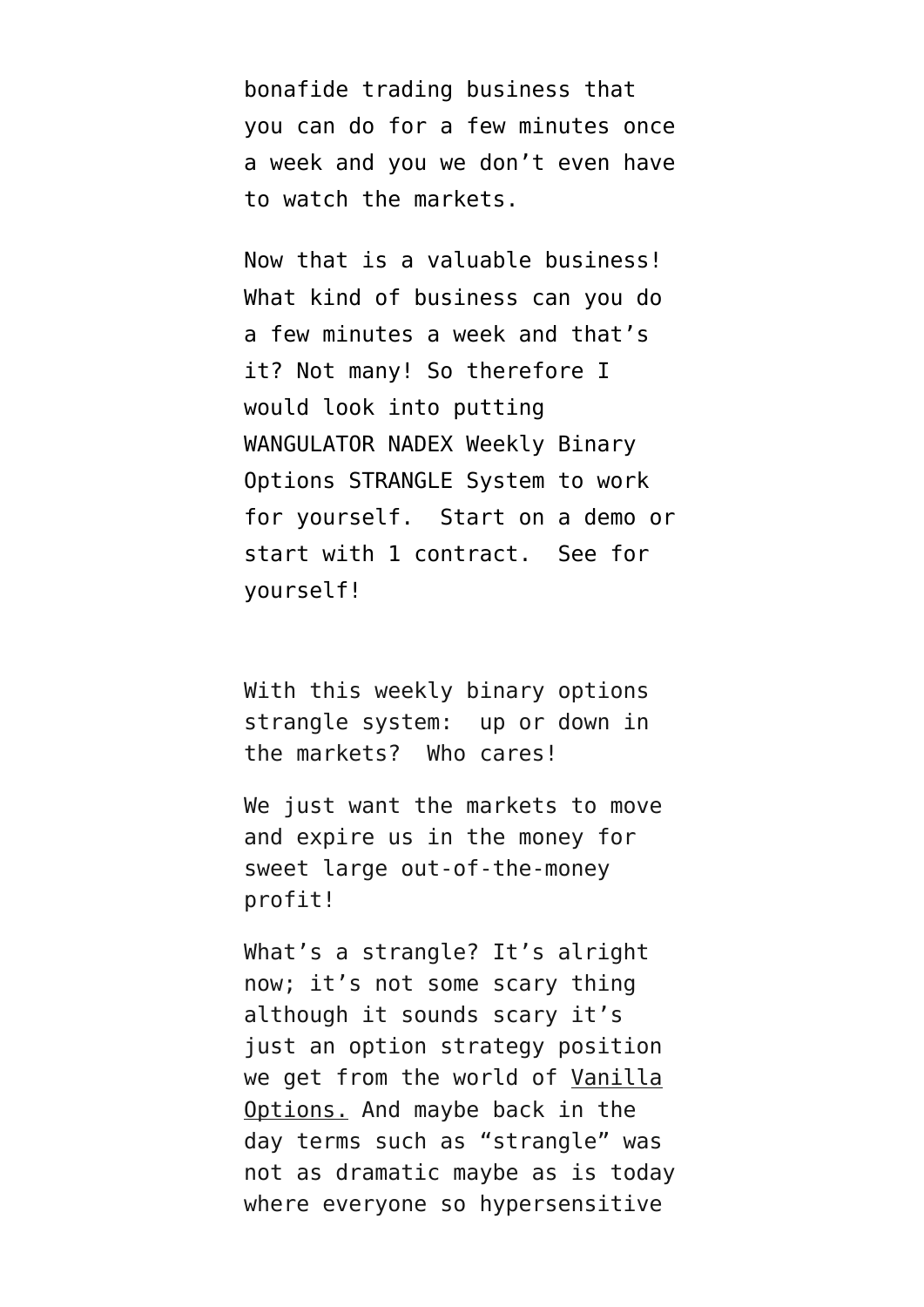but a strangle is a version of the option strategy called the "option straddle" based on vanilla options, normal, old school regular options.

And came along these fancy binary options thingamajiggers and now things got a little bit more complex but yet with a lot more profit opportunity. So NADEX decided to merge the world of binary options and vanilla options to offer types of opportunity. So what we have here is that we have opportunity where are we can take an out of the money position on each side of the market (the current price of the underlying asset) and we can buy one out-of-the-money position and sell one out-of-the-money position at the same time and then profit by the movement in the underlying asset. We just pop on the trade, let it take off and do its thing.

One position wins while the other one loses. And you make your money in binary options by having one position bought at 15 while then having it mature to 100 expiring in the money, which is a very large return. All we need to do is expire in the money which means that we do not need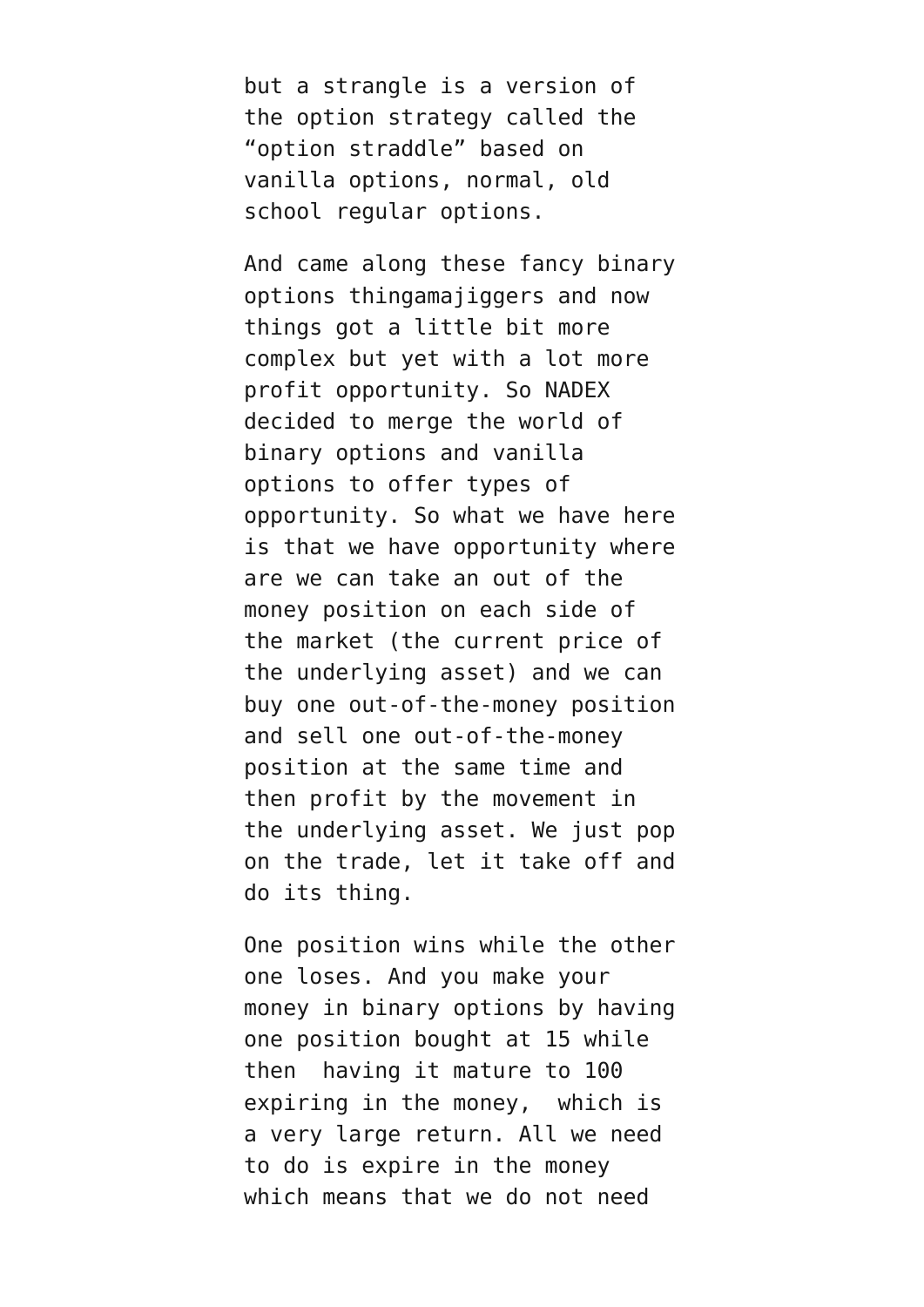to ride the position the full distance. That makes it much easier for us to win a strangle. But sometimes we get a drama move in the market and we can simply take the money once we get up in the high 80s and 90s simply on momentum.

Also understand that as the week progresses your delta's increase which means that you need less movement in the underlying asset in order to make more money. You need less movement in the underlying asset in order to expire in the money. So as the week progresses it becomes easier to make profit. And because we are trading with index options, any day can bring a very large move which can easily put us in the money from an out-of-themoney turn on the NADEX weekly options.

**Now in the track record below you can see that we focus on the lazy way of doing the system which is the simply put on your trade once a week and just let it expire.**

You can see that the tremendous profit from the track record has happened because of the trading math of NADEX and the trading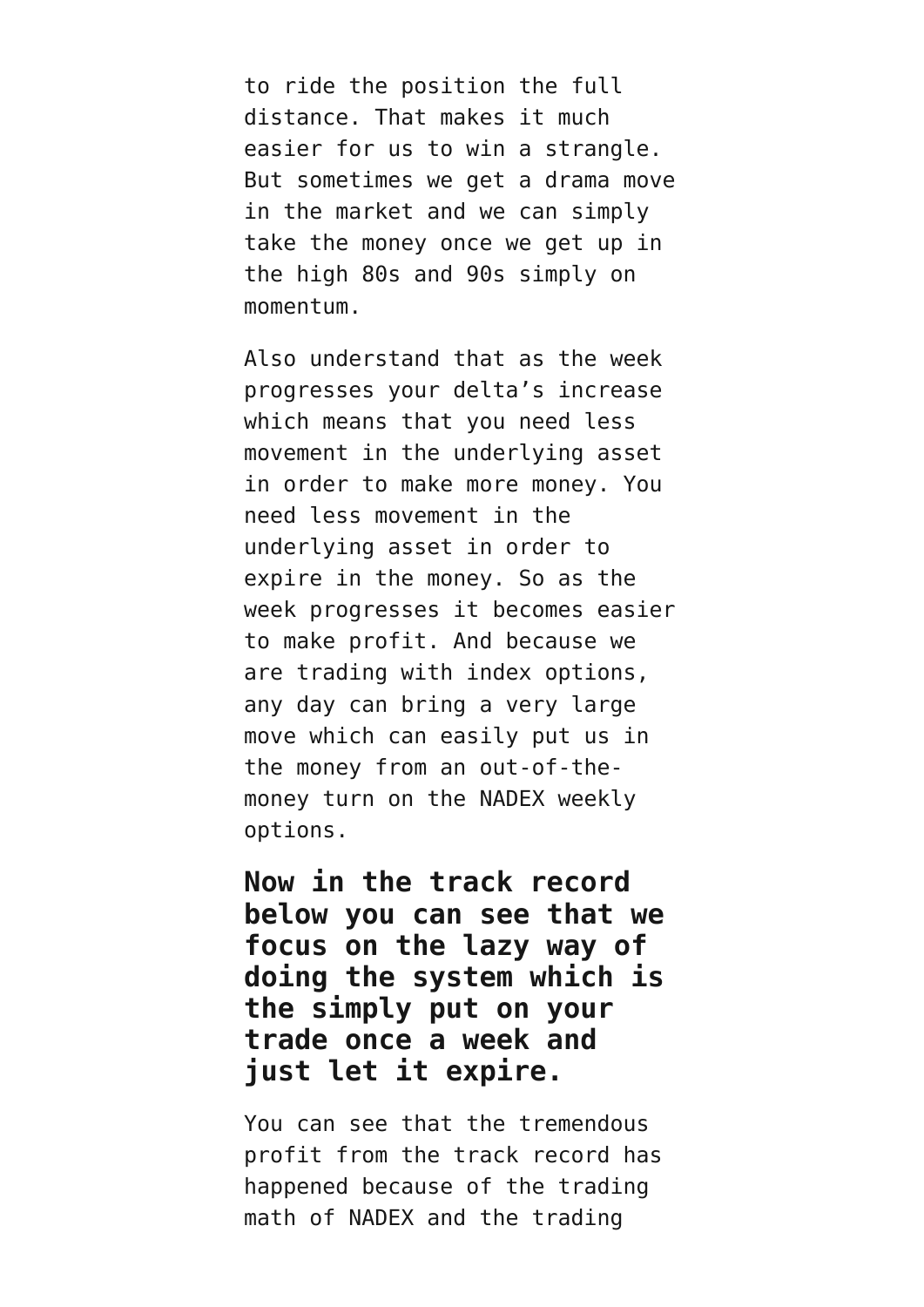math of our WANGLE (our strangle plus the WANGULATOR system). And the money is in the math when it comes to placing bare minimum effort out of the money strangle positions. We just simply put on the trade-in and let it do its thing. And behold you can see the results below.

### WANGULATOR -STRANGLE System for NADEX Weekly Binary Options – System Performance Results

Systems performance results sample of WANGULATOR and NADEX Weekly Binary Options: Based on 100 contracts per trade. You can trade whatever size you want. So at 1 contract it's \$15 risk per side so \$30 risk per trade. With 100 contracts we go up to \$1,500 per side or \$3000 per trade which is getting closer to a more normal 10 contracts vanilla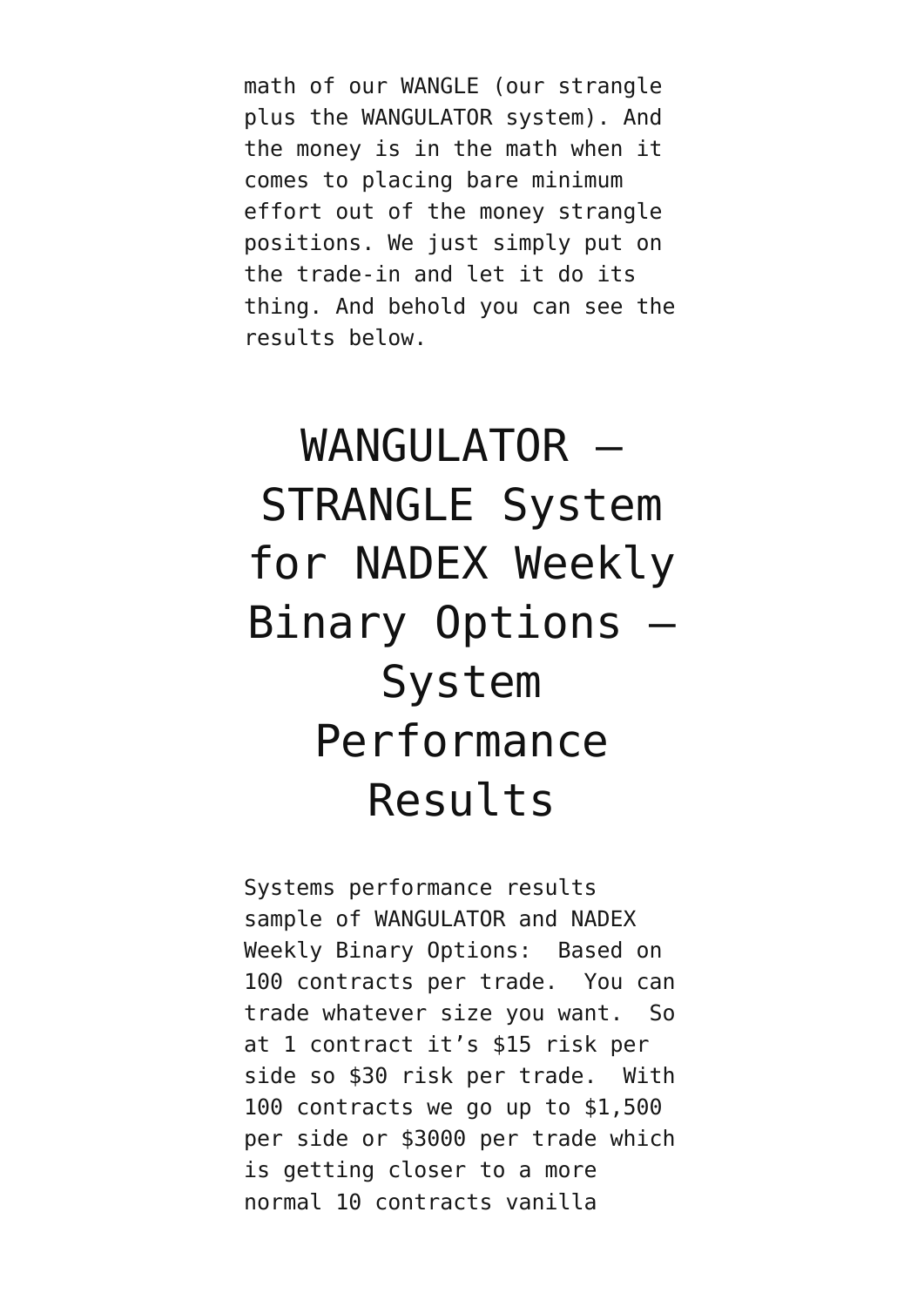options position.

The additional great value here, besides profit, is that you just pop on the trade and you let the market do its thing. You don't have to pick a direction.

| <b>WANGULATOR</b><br><b>HANDS FREE</b><br>T0<br>EXPIRATION: |             | W            |                |                        |
|-------------------------------------------------------------|-------------|--------------|----------------|------------------------|
| <b>AUG</b>                                                  | <b>LLWW</b> | 2            | $\overline{2}$ |                        |
| <b>SEP</b>                                                  | <b>WWL</b>  | 2            | 1              |                        |
| <b>JULY</b>                                                 | <b>WLWW</b> | 3            | 1              |                        |
| <b>JUN</b>                                                  | WLLL        | 1            | 3              |                        |
| MAY                                                         | <b>WWLW</b> | 3            | 1              |                        |
| <b>APR</b>                                                  | WLLLL       | 1            | 4              |                        |
| <b>MAR</b>                                                  | <b>WWW</b>  | 4            | 0              |                        |
| <b>FEB</b>                                                  | LWLL        | 1            | 3              |                        |
| <b>JAN</b>                                                  | WWWLL       | 3            | $\overline{2}$ |                        |
|                                                             |             | 20           | 17             | Net Profit 9<br>Months |
|                                                             |             | \$170,000.00 | \$51,000.00    | \$119,000.00           |

Get started with WANGULATOR. Add to your trading super powers! Trade for potential extraordinary profits over time in just a few minutes a week. Click the add to cart button and get started. You'll be glad you did.

#### **What Are You Buying?**

- The WANGULATOR NADEX Binary Options System
- This is a video course that teaches you exactly how to trade the system. We teach you the secret rules of the